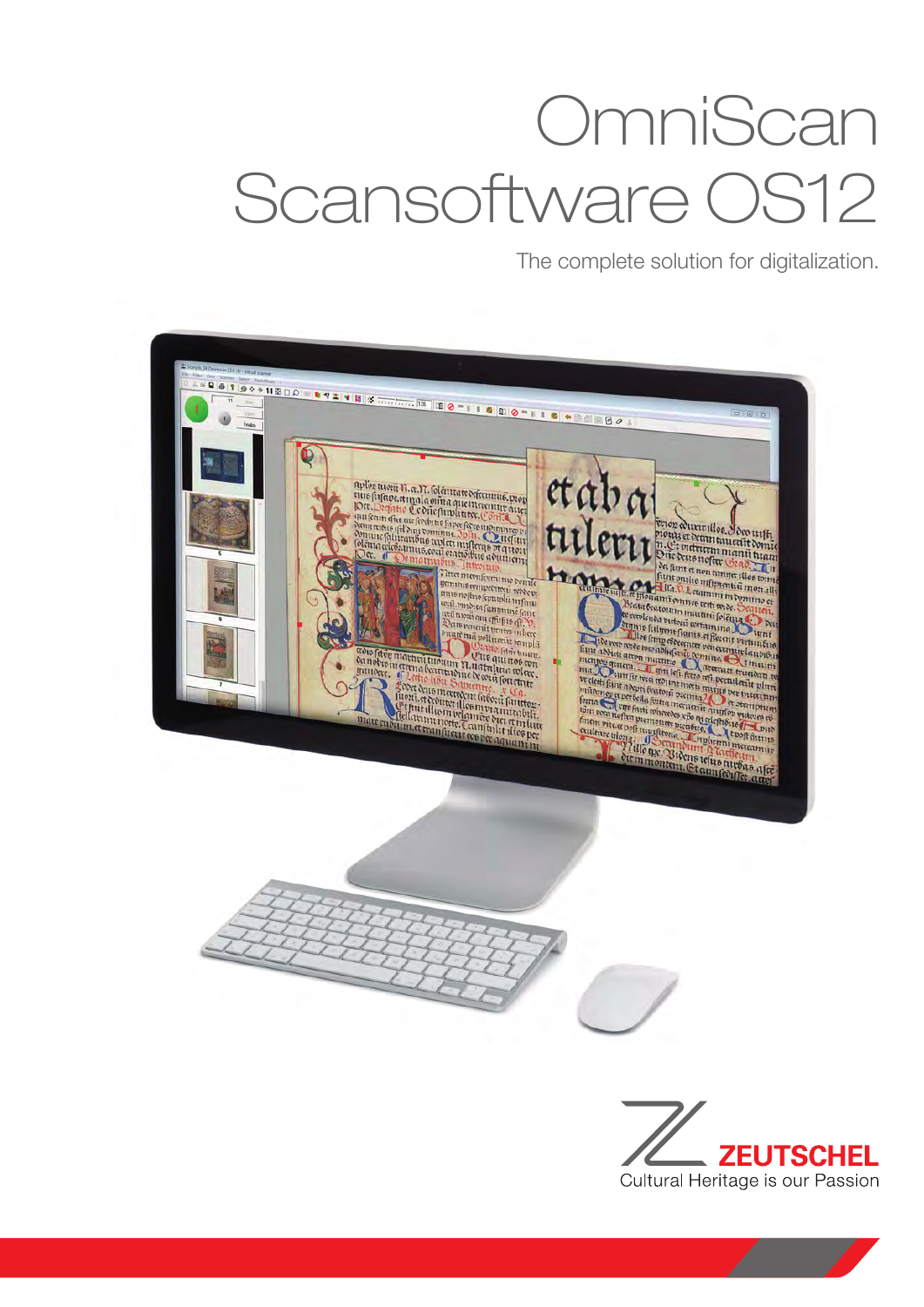# OmniScan Scansoftware OS12: Simple to operate, impressive results.

Anybody dealing with the subject of digitization in a professional capacity, knows what really matters: protecting the unique specimens (valuable books, but also magazines, bound files, contract documents, etc.) as much as possible and creating image data that are as perfect as possible. The OS 12 scanning software is the right digitization tool for these demands. Why is that?

#### Easy and professional

The OS 12 software very easily stores a range of different configurations for the respective jobs. So, repetitive jobs can be processed much more efficiently.

#### Accurate and fast

The Zeutschel high-performance scanners and the OmniScan OS 12 software are one of the most powerful digitization systems worldwide. Users are always amazed at just how quickly and precisely the image data can be edited and processed with our systems.

#### Powerful and flexible

The software OS 12 supports Windows 10 / 8.1 / 7–64 bit. To minimize the processing time, the software natively distributes the jobs (capture, image processing, storage) to all available processors.

#### Perfect Book for perfect results

OS 12 with Perfect Book features an intelligent document recognition with book-fold distortion correction, straightening, finger removal and page separation.

### Product advantages

Fast processing of large volumes of image

data by means of 64-bit application

- Parallel image processing during the scanning process by means of multithreading, without loss of speed
- Perfect Book (optional) for virtually distortion-free display of bound book pages
- Straightforward handling of complex operations in express mode
- Allows capture and output of technical, descriptive and structural metadata
- Easy management of scan jobs
- Individual adjustment of the scanning area for any number of sections (multi-masking)
- Visual control of the work process by means of integrated thumbnail overview
- Flexible storage in popular image formats
- Interface to delivery service applications
- Intelligent document recognition (files,
- spiral-bound notebooks, eyeleted/stapled contracts, etc.)
- Output of searchable and highly compressed PDF files
- Connection to the Zeutschel OS QM tool
- Scan once output in a variety of different data formats
- **Limitation of scan area to the zone relevant** to the original
- Integration of digital cameras possible



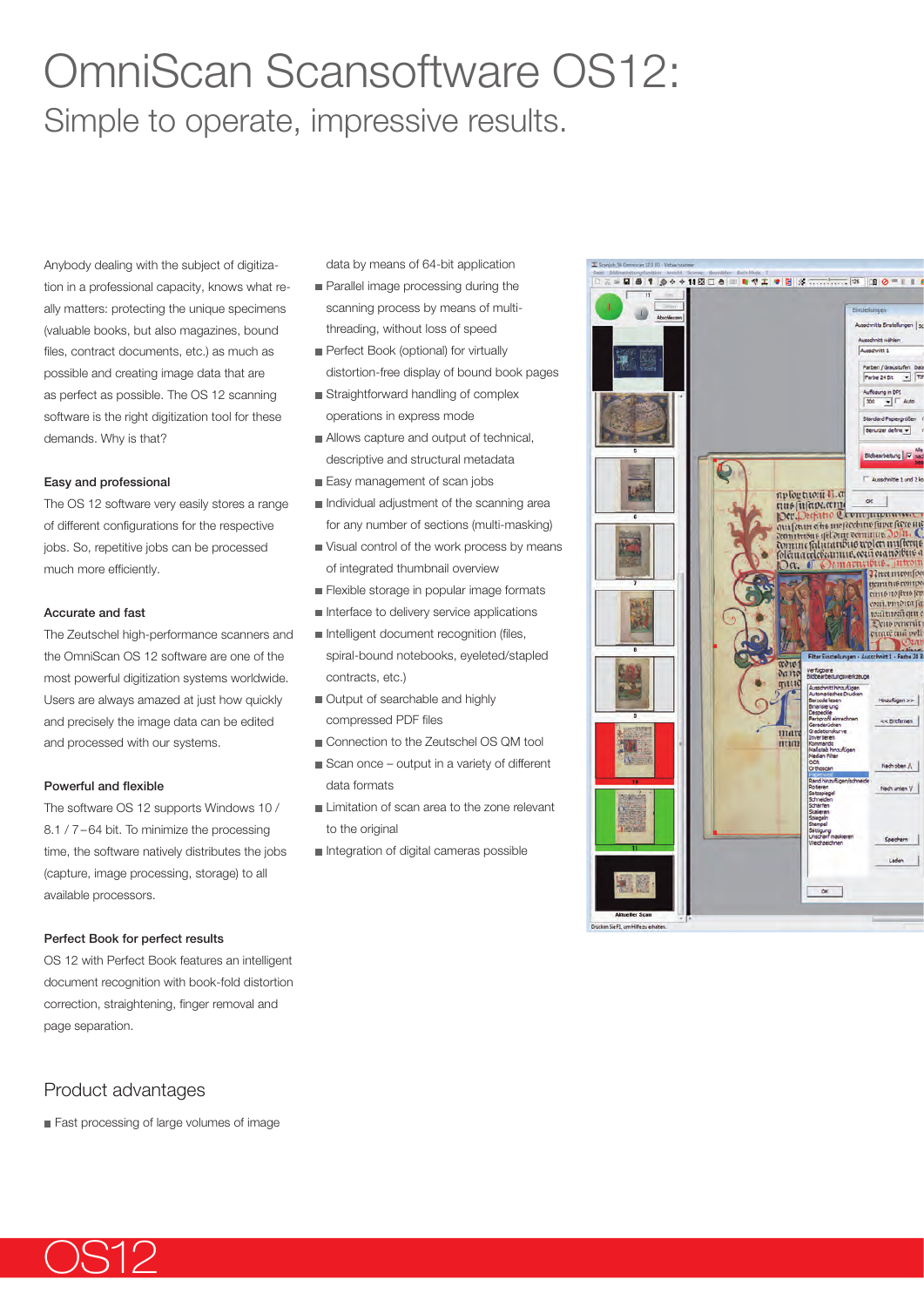

## Technical specifications

#### **Description**

All-in-one software for digitization projects with image capture, image editing, indexing, output in various data formats. Not just for use with Zeutschel scanners.

#### Job Management

Job parameter in express mode can be stored as basis for new jobs. Stop and continuation of scan jobs, simple insert and replace of images possible at any time. Working with stacks in further processing (batch processing).

#### Color Management

Continuous color management according to ICC standards

#### Language System

Unicode, multilingual, adaptable to any language

#### Image Editor Tools (optional)

Automatic color tone correction, unsharp mask, rotate, mirror, invert, manual and automatic straightening, manual and automatic clipping, insert stamp/text, dynamic binarisation threshold, print area recognition, paperwhite optimization, barcode recognition, OCR recognition

#### Image output

48/24 bit color, 16/8 bit gray scale and 1 bit b&w, depending on the scanner

#### File Formats

TIFF, BigTIFF, TIFF-LZW, BMP, JPEG, JPEG2000, PNG, PCX, PDF, multipage PDF, multipage TIFF

#### Electronic Delivery Services

compatible with Subito, ZFL server and other services